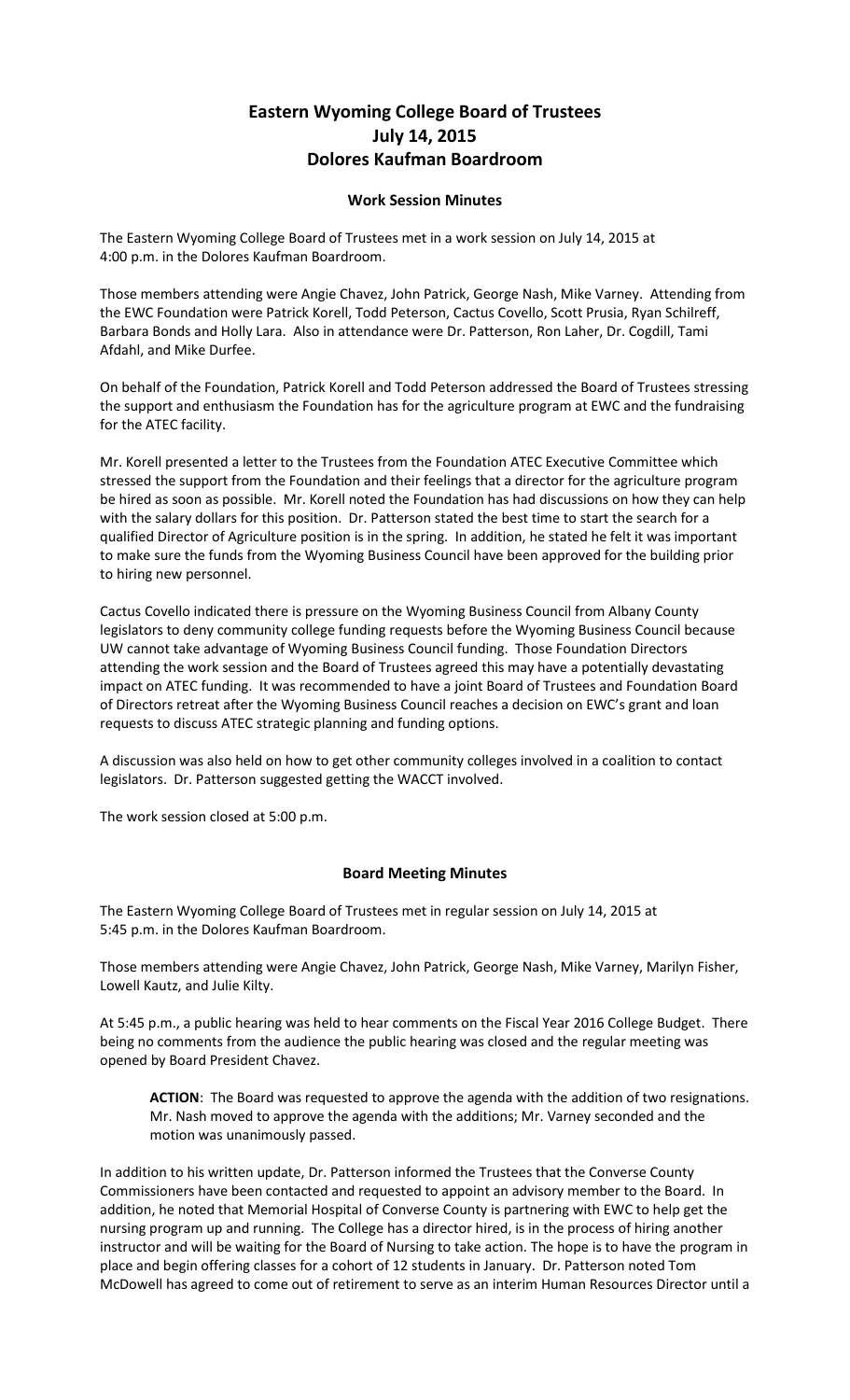new director can be hired. Other personnel changes include Casey Jones' resignation and Coach Tom Andersen agreeing to serve as an interim Athletic Director for this academic year. Dr. Patterson further noted that EWC completed their Veterans Affairs Compliance Survey and no discrepancies were found.

**ACTION**: The consent agenda was considered for approval. Mr. Varney moved and Mr. Nash seconded the motion to approve the consent agenda; which included the minutes from the June 9, 2015 meeting and executive session, the minutes from the June 30, 2015 meeting and executive session, the renewal of the Wyoming Department of Corrections and EWC Educational Services agreement, the concurrent/dual enrollment agreements, Addendum No. 2 to the lease agreement between EWC and UW for the communications tower and facility, and ratified the Pittman Electric contract for the softball field lights relocation project. Motion carried unanimously.

**ACTION**: Mr. Laher presented the financial report and Mr. Jarvis presented the projects update. Mr. Kautz moved to approve the financial report, as presented. The motion was seconded and unanimously passed.

**ACTION**: The Board was requested to consider the fiscal year 2015 transfers and requested budget authority increases. Mr. Laher stated a public hearing was held on June 30, 2015 for the purpose of soliciting public comment on proposed transfers of unexpended and unencumbered appropriations within the Current and Plant Funds for the fiscal year ending June 30, 2015. No comments were offered for consideration during the public hearing. Mr. Laher noted the operational fund budget was decreased by a total of \$20,553; mid-year budget reductions for the enrollment decline and other program changes were \$110,118 and budgets were adjusted upward for equipment grants from EWC Foundation (\$19,700), recapture/redistribution of state aid (\$53,911), and the balance for concurrent enrollment contractual services and other miscellaneous budget adjustments (\$15,954). The Housing Auxiliary Fund budget was increased by \$29,999 for a boiler replacement. Grants budgets were increased by \$358,300 to support awarded and expended funds. The Plant Fund debt service budget was increased by a nominal amount for an interest expense calculation difference. Mr. Varney moved to approve the fiscal year 2015 transfers of unexpended/unencumbered appropriations and the requested budget authority increases; as presented. Ms. Fisher seconded and the motion was unanimously passed.

**ACTION**: Mr. Laher informed the Trustees that EWC's optional mill levy supplements the Operating Fund budgets in the areas of student recruiting, workers' compensation, audit and legal expenses, and athletic scholarships. A public hearing on the continuation of this assessment was held on June 30 and no comments were offered. Mr. Laher requested the Trustees approve the mill levy as the funding is integral to EWC's ability to offer programs at the present level. Mr. Patrick made a motion to approve the assessment of the optional mill levy for FY-2016 and FY-2017, as presented. Seconded by Mr. Varney and unanimously carried.

**ACTION**: The fiscal year 2016 College Budget was presented for approval. Ms. Kilty moved to approve the fiscal year 2016 College Budget, as presented. Mr. Nash seconded. The motion was unanimously passed.

**ACTION**: At the June meeting, the Board of Trustees were presented with program reviews in the following program areas: Interdisciplinary Studies, Cosmetology, Agriculture cluster, Certified Nursing Assistant, Math cluster, English, Foreign Language, Education cluster, Art, Criminal Justice, and Veterinary Technology. The Trustees were requested to accept the program reviews. Mr. Patrick moved and Mr. Kautz seconded the motion to accept the instructional program reviews, as presented. Motion carried unanimously.

**ACTION**: The Board was informed the search committee, with Dr. Patterson's approval was recommending Sridhar Budhi for the Chemistry Instructor position vacancy created by Dr. Pehl' s retirement. Dr. Budhi holds a B.Sc., 2002, from University of Madras, Chennai, India in Chemistry; a M.Sc., 2005, from the Indian Institute of Technology, Chennai, India in Chemistry; a M.S. , from the University of South Dakota, Vermillion, SD; and a Ph.D., 2015, from the Colorado School of Mines, Golden, CO., National Renewable Energy Laboratory and Iowa State University. Since 2008, Mr. Budhi has taught undergraduate chemistry classes and labs for the University of South Dakota, Iowa State University, and Colorado School of Mines . He was selected for the "Best Teaching Assistant Award" in 2009 by the USD chemistry department. Mr. McDowell requested the Board approve the appointment of Sridhar Budhi. Mr. Kautz moved to approve